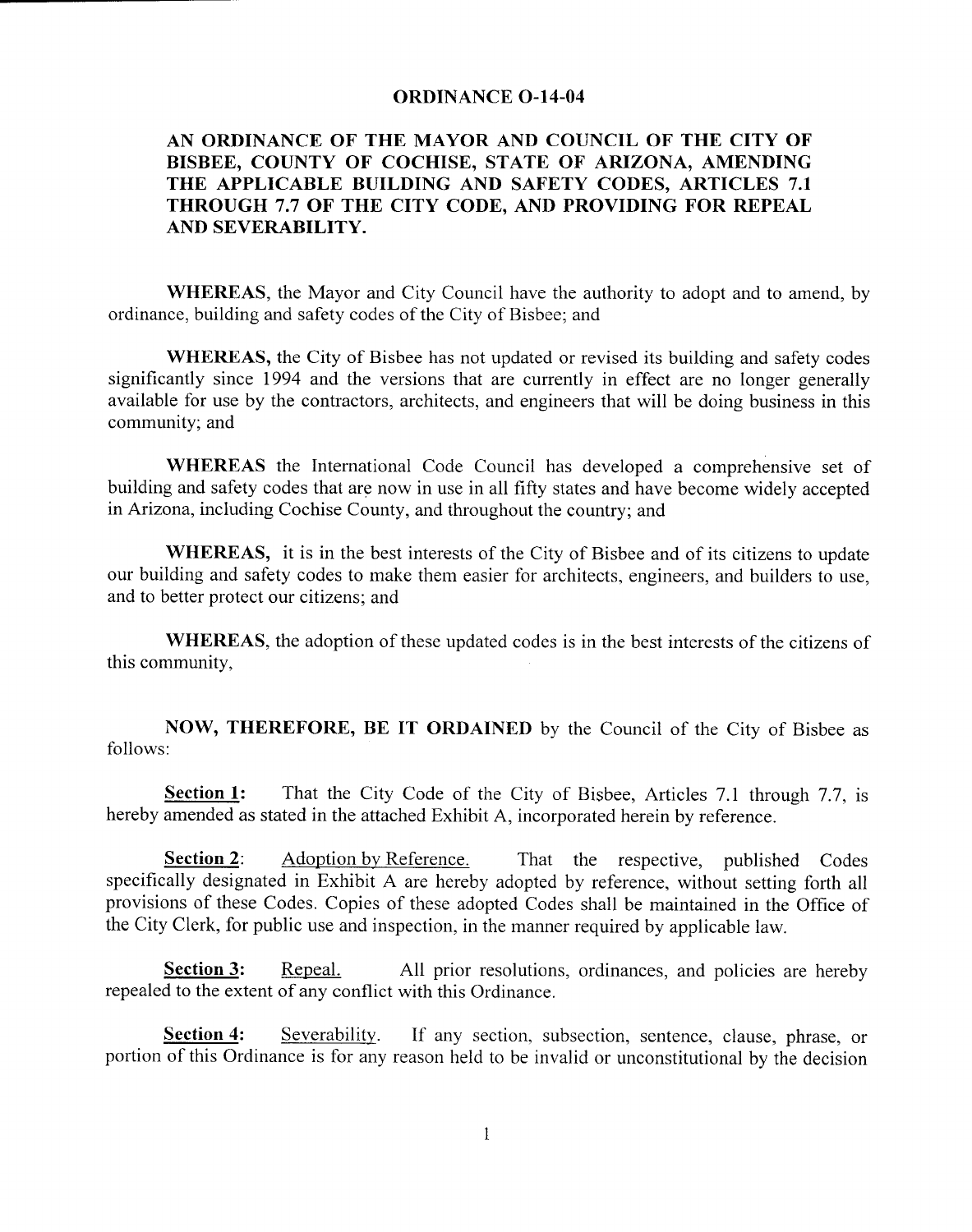of any court of competent jurisdiction, such decision shall not affect the validity of the remaining portions.

Section 5: Delayed Effective Date. In order to provide sufficient time for the transition to these new Codes, this Ordinance shall first become effective on August 1, 2014, and shall remain in effect thereafter until amended or rescinded.

PASSED, APPROVED AND ADOPTED by the Mayor and Council of the City of Bisbee, this  $15<sup>th</sup>$  day of April, 2014.

**APPROVED** Adriana Z. Badal, Mayor

ATTEST:

Ashlee Coronado, City Clerk

APPROVED AS TO FORM:  $A$ 

John 4. MacKinnon, City Attorney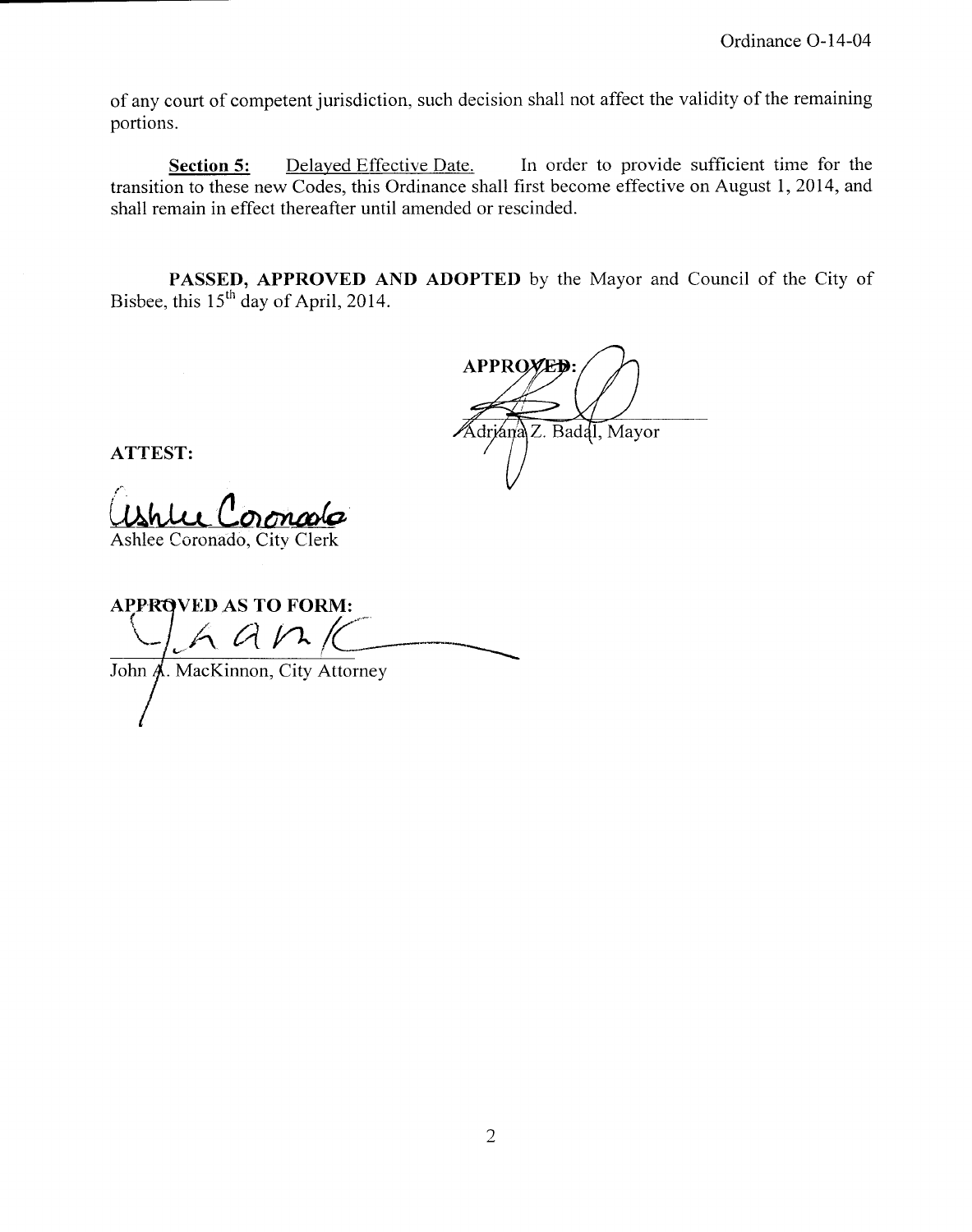#### **EXHIBIT A**

#### AMENDMENTS TO THE CITY CODE OF THE CITY OF BISBEE ARTICLE 7.1, BUILDING CODE, THROUGH ARTICLE 7.7, BUILDING **CONSERVATION CODE**

## New language

[Deleted language]

#### **CHAPTER 7 BUILDING**

#### **ARTICLE 7.1 BUILDING CODES** (0-94-33; R-94-50; O-90-33; R-90-29; O-96-40)

#### $7.1.1$ **Adoption of Codes**  $(O-03-03)$

The 1997 Uniform Building Code, with its tables, schedule of fees, and appendixes, plus changes from prior uniform building codes, as prepared by the International Conference of Building Officials, is hereby adopted in its entirety as if fully set out in this ordinance, except Sections 105.1 and 105.2 of the 1997 Uniform Building Code pertaining to Board of Appeals, in accordance with A.R.S. Section 9-802.

The 2012 International Building Code, the 2012 International Existing Building Code, and the 2012 International Residential Code, including all tables and appendixes, are hereby adopted for use in this jurisdiction.

#### $7.1.2$ **Condition Precedent to Issuance of Building Permits**  $(O-10-16; O-11-17)$

No building permit shall be issued for the construction of a new structure unless that structure and the proposed usage are in compliance with the Zoning Code of the City of Bisbee.

#### $7.1.3$ **Building Permit Fees**

#### (0-07-14; 0-06-05; 0-03-03: 0-09-05; 0-10-03)

Building permit fees, re-inspection fees (for-two-or more-re-inspections), plan review fees, and other building fees and charges due the City shall be as specified under the 1997 Uniform Building Code; provided, however, the City shall not charge an initial inspection fee.

A. The Building Permit Fees for residential and commercial structures shall be as specified in Table 1-A of the 1997 Uniform Building Code, as amended.

1. For purposes of determining the "total valuation," to compute the building permit fees specified in

- Table 1-A, the following values shall be used:
	- a. New residential structure valuation rate: \$73.00 per square foot.
	- b. New residential garages, attached and detached: \$36.50 per square foot.
	- c. New commercial structures and additions, alterations, remodel: total value of all such
	- work, based upon contract documents, if available.
		- Residential remodel, renovations, roof repairs and alterations: total value of all such work, based upon contract documents, if available.
- 2. Permits for the following improvements shall be charged on a flat rate, as specified: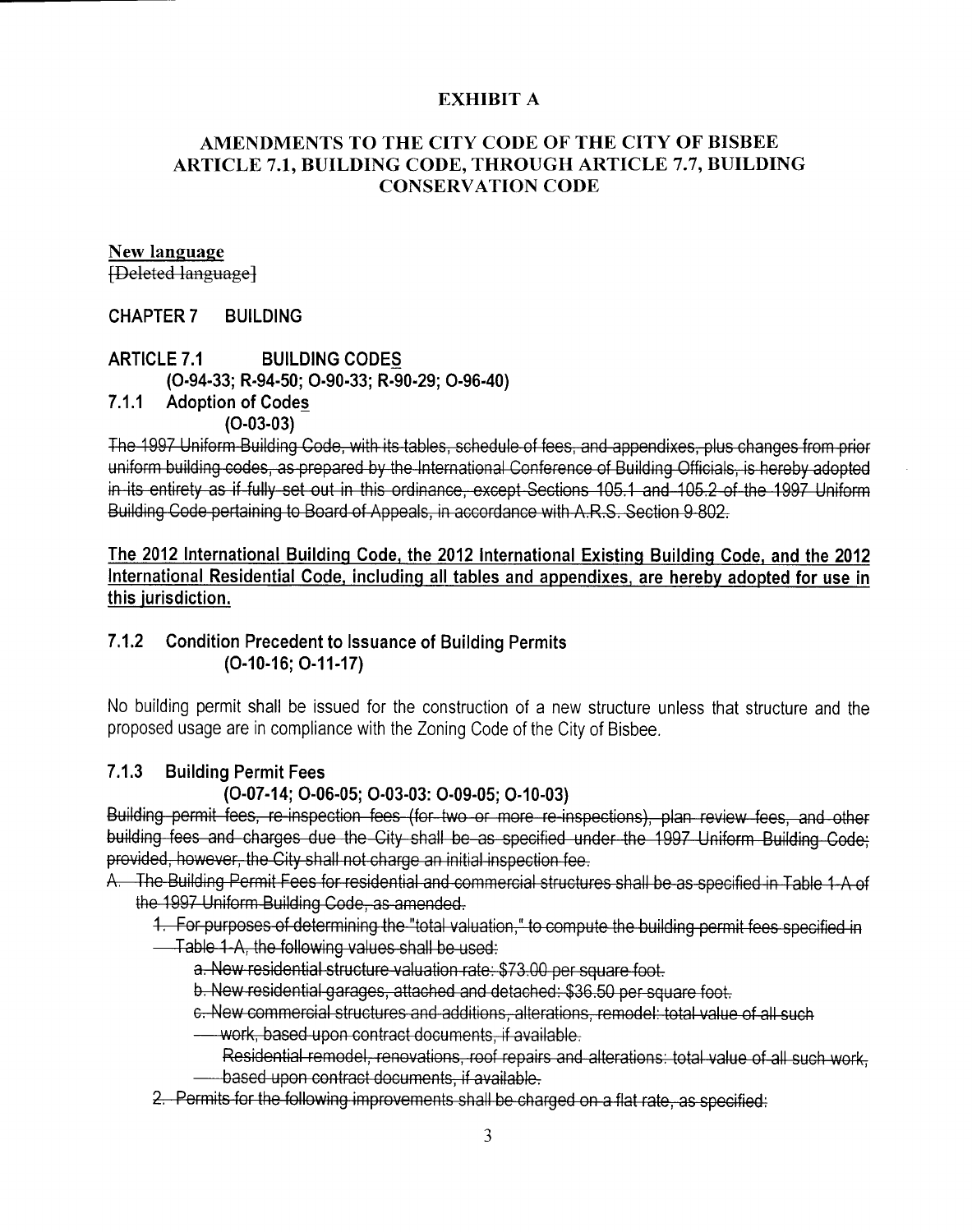- a. Electrical service upgrade (does not include Branch Circuit work): \$55.00 residential and \$60.00 commercial.
- b. Electric or gas water heaters: \$25.00 residential and \$30.00 commercial.
- c. Non-habitable storage buildings, factory storage sheds from 121 square feet and up on residential properties: \$50.00. (No permit required for accessory structures less than 121 square feet).
- d. Utility Clearance Inspection (Green Tag): \$-25.00
- e. Manufactured Home Installation Permit: \$ 200.00
- C. In addition to the fees specified above, a Plan Review Fee in the amount of 65% of the Building Permit Fee will be charged when applicable under the Uniform Building Code. The Plan Review Fee shall not be applicable to those permits that are subject to the specified flat rate fees.
- D. Notwithstanding any other provision or law, the City shall not charge any fee for that portion of any building permit, plan review or inspection services that is associated with the installation of a photovoltaic solar device, a solar hot water heater, or any other similar solar device that will convert solar energy to electrical energy or heat and that will result in a decrease in the production of global warming emissions. This fee exemption shall only be applicable to that portion of any such permit directly associated with the installation of any such solar device and shall not exempt other building components from the generally applicable fees. This fee exemption shall not apply to the installation of skylights, windows or other means of providing natural lighting or to building designs that employ passive solar heating or cooling methods for the structure.

## Except as may be otherwise specified, the fees included within these Codes are hereby adopted.

#### $7.1.4$ Conformance to Arizonans with Disabilities Act

Standards and specifications set forth in Title 41, Chapter 9, Article 8, Arizona Revised Statutes (Arizonans with Disabilities Act), and its implementing rules, including "Americans with Disabilities Act Accessibility Guidelines for Buildings and Facilities" declared a public record of Resolution No. R-96-46, as applying to public entities, are hereby adopted and incorporated as an amendment to the Uniform Building Code adopted by Ordinance O-94-33 and made a part thereof as tough fully set forth therein. Such standards and specifications shall apply to new construction and alterations and are not required in buildings or portions of existing buildings that do not meet the standards and specifications.

Standards and specifications set forth in Title 41, Chapter 9, Article 8, Arizona Revised Statutes (Arizonans with Disabilities Act), and its implementing rules, including "Americans with Disabilities Act Accessibility Guidelines for Buildings and Facilities" declared a public record by Resolution No. R-96-46, as applying to public accommodations and commercial facilities, are hereby adopted and incorporated as an amendment to the Uniform Building Code adopted by Ordinance O-94-33 (Chapter 7, City Code) and made part thereof as though fully set forth therein. Such standards and specifications shall apply to new construction and alterations commenced after September 3, 1996.

#### **ARTICLE 7.2 PLUMBING CODE** (O-94-33; R-94-50; O-90-33; R-90-29; O-88-06)

#### $7.2.1$ **Adoption of Code**

That certain document known as the Uniform Plumbing Code with its appendixes and changes, 1994 edition, and have been declared as public records by Resolution R 94-50 of the City of Bisbee, Arizona, and said Uniform Plumbing Code is hereby referred to, adopted and made a part hereof as if fully set out in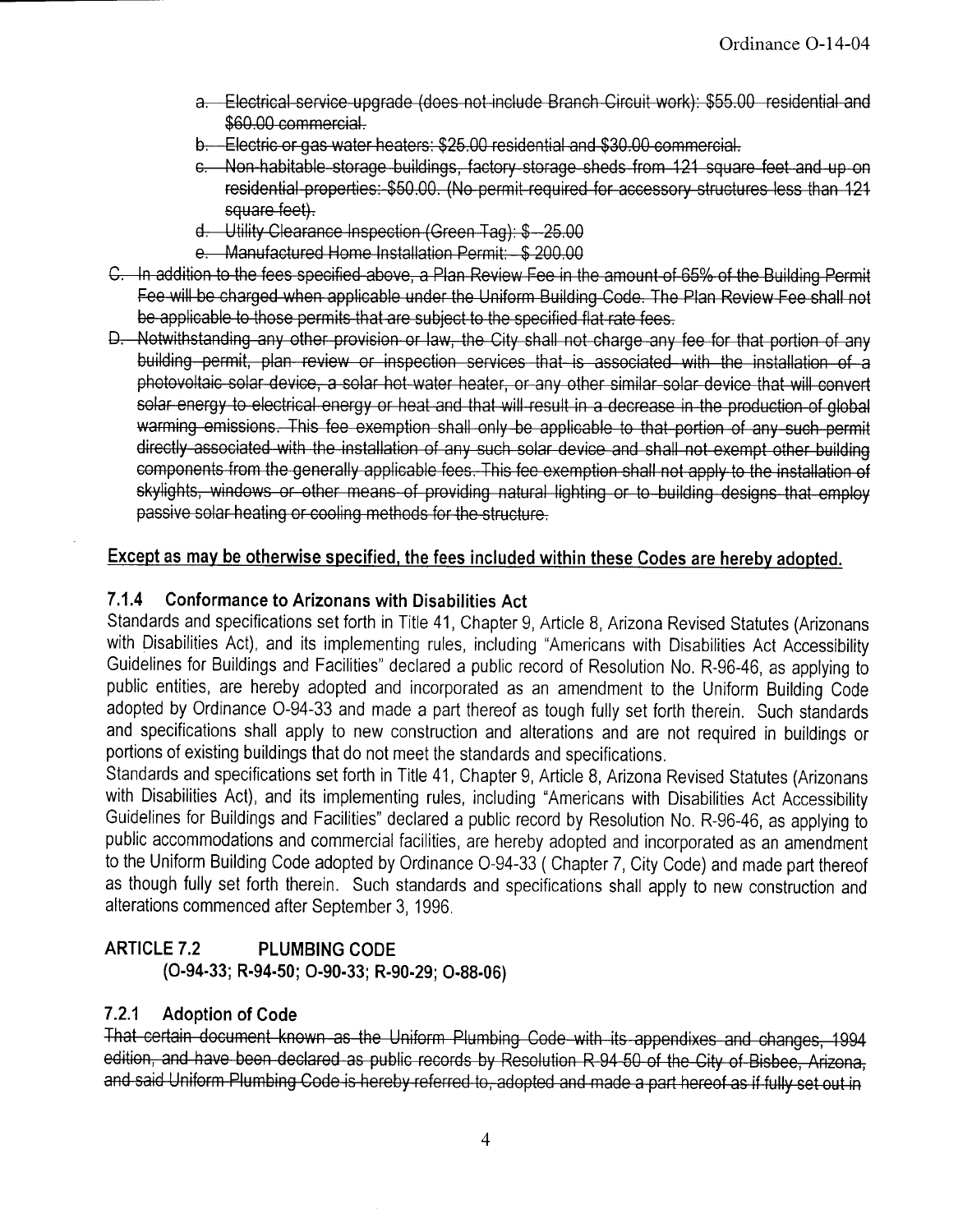this-ordinance and as subsequently amended every three (3) years by the International Conference of Building Officials. One (1) copy shall be on file at the Bisbee Municipal Building and one copy shall be filed in the public library, and kept available for public use and inspection.

#### The 2012 International Plumbing Code, including all tables and appendixes, is hereby adopted for use in this iurisdiction.

#### 7.22. Amendments

The Plumbing Code is amended by adding the following:

- A. Any new connections from inflow sources such as flood waters and seepage waters into the sanitary sewer portion of the City sewer system shall be expressly prohibited.
- B. To ensure that new sewers and connections to the City sewer system are properly designed and constructed, new sewers and connections shall be designed and constructed in accordance with the requirements of the Arizona Department of Health Services, Cochise County Health Department and the City.
- C. All wastewater introduced into the treatment works of the City shall not contain toxins or other pollutants in amounts or concentrations that endanger public safety and physical integrity of the treatment works, or cause violation of effluent or water quality limitations, or preclude the selection of the most cost-effective alternative for wastewater treatment and sludge disposal.
- D. Fees provided in the plumbing code are hereby amended. Fees shall be adopted by resolution of the Council.

### 7.2.3. Water Conservation Requirements.

The following water saving requirements are intended to be applied in connection with the provisions of the adopted Plumbing Code and shall be applicable to all new construction and to that portion of any remodeled or retrofitted commercial construction which includes any substantial replacement or remodeling of the systems or fixtures described in this Article.

- A. Plumbing Standards
	- 1. Hot water pipes, including those in any recirculation system, shall be insulated with <sup>a</sup> minimum thermal resistance (R-value) of R-4.
	- 2. Hot water systems shall be designed and shall include such components as may be necessary to deliver hot water at each demand point with no more than 0.6 gallons (2.3 liters) of water delivered prior to the delivery of hot water.
	- 3. All new single family residential construction shall include plumbing features that will be readily adaptable, accessible, and clearly marked to allow for the optional use of the "gray water" (aka "greywater') to be produced by the residents, to be used as <sup>a</sup> source for outdoor irrigation, in the manner allowed by applicable law.
	- 4. Water service pressure at the point of delivery for residential occupancies shall not exceed <sup>60</sup> pounds per square inch (psi). The Building Inspector is authorized to allow exceptions where circumstances beyond the control of the property owner may require a higher limit.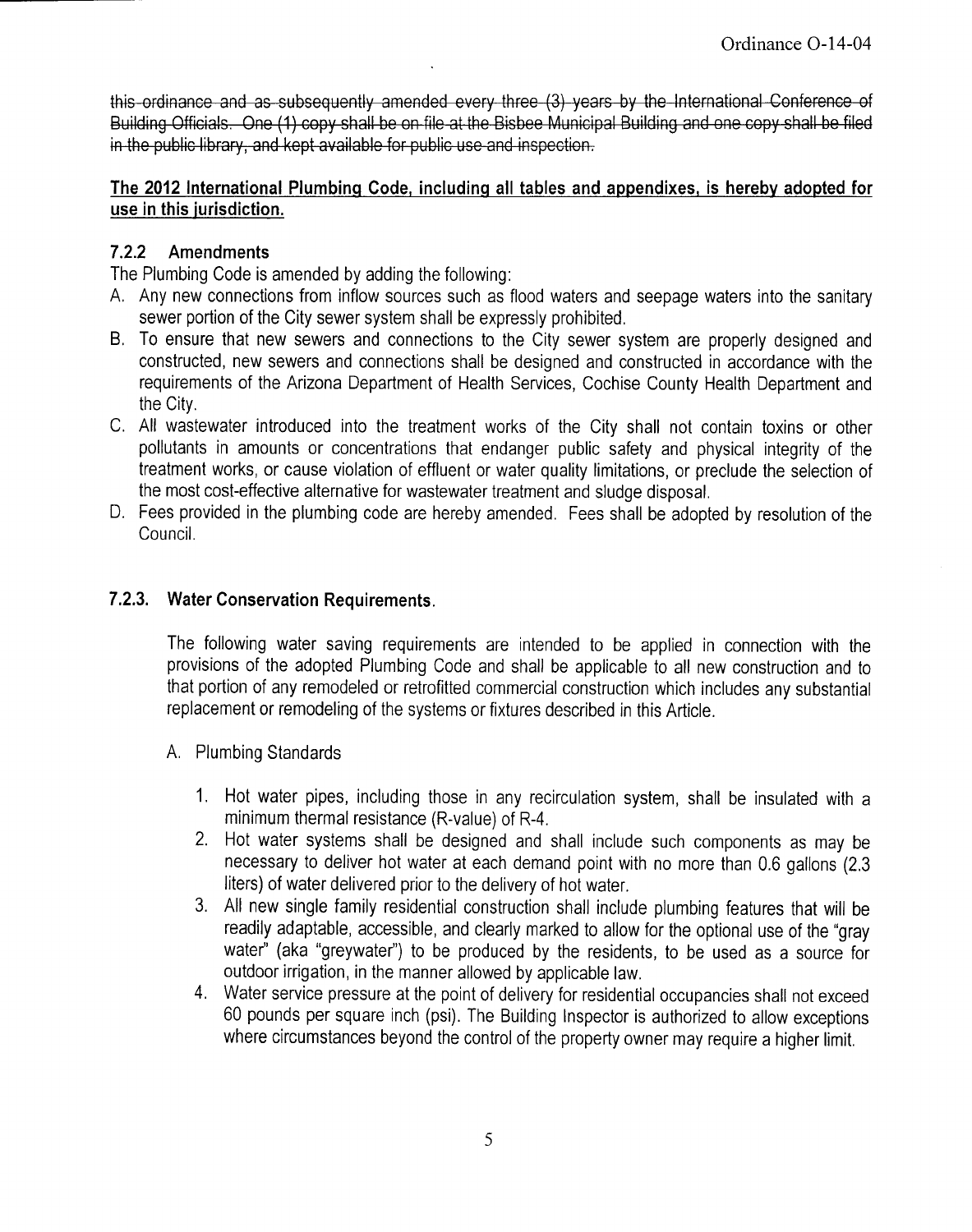B. Plumbing Fixture Standards

Except as otherwise noted, the following designated plumbing fixtures and appliances shall either be "WaterSense" labeled fixtures, or shall meet or exceed the water conservation standard established for these types of fixtures through the "WaterSense" program. WaterSense" is <sup>a</sup> program established by the U.S. Environmental Protection Agency which, among other matters, establishes criteria for water-efficient plumbing fixtures and maintains listings through the EPA website of the designated criteria and approved fixtures. For proposed fixtures or appliances which do not include the "WaterSense" label, the property owner or contractor shall have the obligation of demonstrating that the proposed fixture meets or exceeds these requirements. (Where flow rates are provided in parentheses, these represent maximums at the time of the adoption of this regulation, but may be subject to change as the WaterSense program efficiencies are improved.)

- 1. Toilets (1.28 gallons per flush- gpf)
- 2. Flushing urinals (only for custodial cleaning) or non-water using units.<br>3. Bathroom sink faucets and faucet accessories. (1.5gpm)
- 
- 4. Kitchen sink faucets and accessories (2.2 gpm max.).
- 5. Showerheads, single units.

For shower compartments with multiple outlet units, including body sprays, rain systems, waterfalls, and jets, the total flow rate of water from all such outlets into the compartment shall not exceed 2.0 gpm.

- 6. Residential clothes washers, Energy Star qualified with <sup>a</sup> water factor equal or less than 6.0 gallons of water per cycle per cubic foot of capacity.
- 7. Commercial laundry facilities, including for -fee washing machines available to the public or residents of a multifamily housing development, Energy Star qualified with a water factor of 4.5 gallons per cubic foot of capacity, or less.
- 8. Evaporative cooling systems for single family residences shall use <sup>a</sup> maximum of 3.5 gallons (13.3 liters) of water per ton -hour cooling, when adjusted to maximum water use.
- 9. Water softener systems shall be certified to meet the standards of NSF/ANSI 44, Residential Cation Exchang Water Softeners, 2, including the efficiency ratings standards in Section 7.
- 10. Drinking water treatment systems must be certified to yield at least 85 gallons of treated water for each 100 gallons of water processed.
- C. Prohibited Plumbing Fixtures

The following designated types of plumbing fixtures and systems shall not be permitted in connection with any new or remodeled commercial or multi-family building or other facility. For purposes of this restriction, a "remodeled commercial or multifamily building or facility" would include any such structure or improvement in which these designated types of plumbing fixtures and systems were not already in place.

- 1. Outdoor air-cooling misters which release water or water vapor, reducing the apparent ambient temperature in that location.
- 2. Commercial car washing facilities, including dealerships, which do not include systems which recycle a minimum of seventy-five percent (75%) of the water used in the system.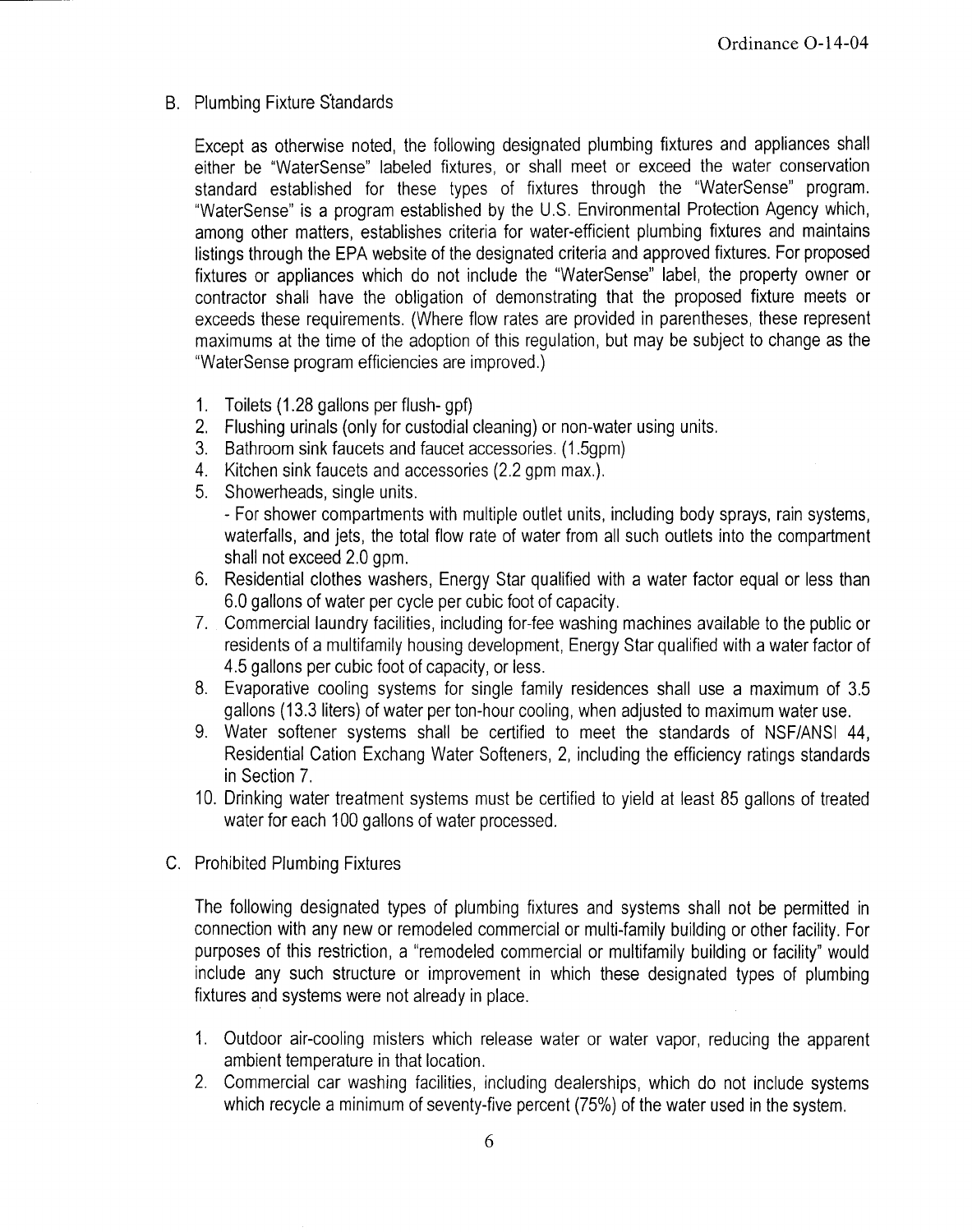3. Watering or irrigation systems that do not include rainfall shutoff devices, or other mechanisms that reduce or interrupt the delivery of water during effective rain events.

#### ARTICLE 7.3 ELECTRICAL CODE 0- 94 -33; R- 94 -50; 0- 90 -33; R- 90 -29)

## 7.3.1 Adoption of Code

CODE<br>
Si, R-90-29)<br>
She National Electrical Code with its appendixes and changes, 199<br>
The Protection Association, and have been declared as public records b<br>
Shee, Arizona, and said National Electric Code is hereby referr That certain document known as the National Electrical Code with its appendixes and changes, 1993<br>edition, published by the National Fire Protection Association, and have been declared as public records by<br>Resolution R-94inspection.

### The 2014 National Electric Code, including all tables and appendixes, is hereby adopted for use in this iurisdiction.

7.3.2 Amendments<br>A. Section 336-3© of the National Electrical Code is hereby amended to read as follows:

"Uses Not Permitted for either Type NM or NMC. Types NM and NMC cables shall not be used as: (1) service entrance cable, (2) in commercial garages, (3) in theaters and similar locations, except as provided in Article 518, places of assembly, (4) in motion-picture studios, (5) in storage battery rooms, (6) in hoist ways, (7) in any hazardous location, (8) embedded in poured cement, concrete, or aggregate, (9) in any commercial structure or occupancy, (10) in any other building or occupancy deemed inappropriate for use of these types by the building official."

B. Fees shall be adopted by resolution of the Council.

## ARTICLE 7.4 FIRE CODE

7.4.1 Adoption of Code

(O-03-03; O-94-33; R-94-50)<br>The 1997 Uniform Fire Code, with its tables, schedule of fees, and appendixes, plus changes from prior uniform fire codes, and as prepared by the International Fire-Code Institute, is hereby adopted in its entirety as if fully set out in this ordinance, except Section 103.1.4 of the 1997 Uniform Fire Code pertaining to a Board of Appeals, in accordance with A.R.S. Section 9-802.

The 2012 International Fire Code, including all tables and appendixes, is hereby adopted for use in this iurisdiction.

## ARTICLE 7.5 MECHANICAL CODE 0- 03 -03; 0- 94 -33; R- 94 -50; 0- 90 -33; R- 90 -29; 0- 88 -06)

7.5.1 Adoption of Code